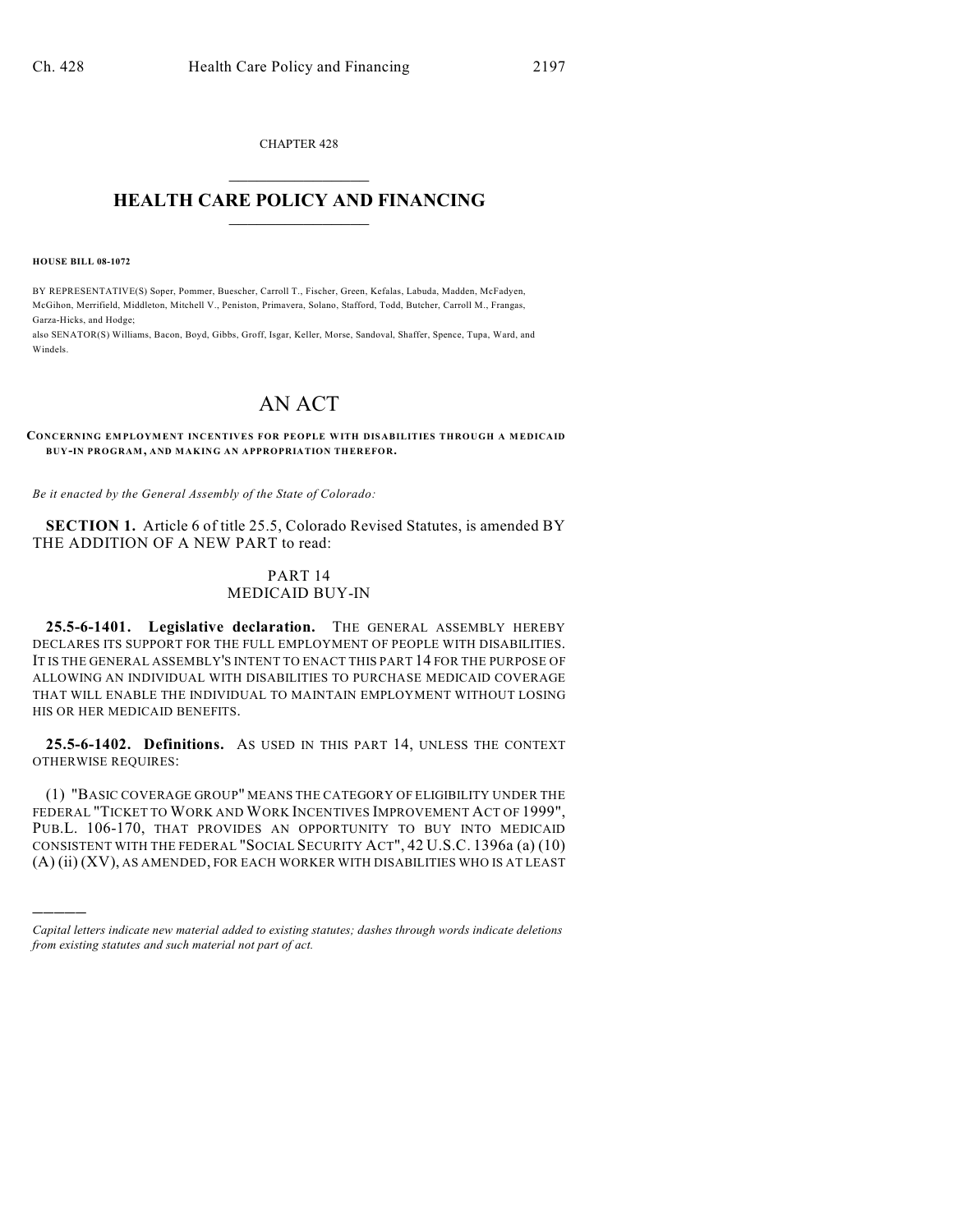SIXTEEN YEARS OF AGE BUT LESS THAN SIXTY-FIVE YEARS OF AGE AND WHO, EXCEPT FOR EARNINGS, WOULD BE ELIGIBLE FOR THE SUPPLEMENTAL SECURITY INCOME PROGRAM. A PERSON WHO IS ELIGIBLE UNDER THE BASIC COVERAGE GROUP MAY ALSO BE A HOME- AND COMMUNITY-BASED SERVICES WAIVER RECIPIENT.

(2) "FAMILY" MEANS AN INDIVIDUAL, THE INDIVIDUAL'S SPOUSE, AND ANY DEPENDENT CHILD OF THE INDIVIDUAL.

(3) "HEALTH INSURANCE" MEANS SURGICAL, MEDICAL, HOSPITAL, MAJOR MEDICAL, OR OTHER HEALTH SERVICE COVERAGE, INCLUDING A SELF-INSURED HEALTH PLAN, BUT DOES NOT INCLUDE HOSPITAL INDEMNITY POLICIES OR ANCILLARY COVERAGES SUCH AS INCOME CONTINUATION, LOSS OF TIME, OR ACCIDENT BENEFITS.

(4) "MEDICAID BUY-IN PROGRAM" MEANS A PROGRAM THAT GIVES EACH PERSON WITH DISABILITIES THE OPPORTUNITY TO BUY INTO MEDICAID IF THE PERSON MEETS THE ELIGIBILITY CRITERIA SPECIFIED IN SECTION 25.5-6-1404.

(5) "MEDICAL IMPROVEMENT GROUP" MEANS THE CATEGORY OF ELIGIBILITY UNDER THE FEDERAL "TICKET TO WORK AND WORK INCENTIVES IMPROVEMENT ACT OF 1999",PUB.L. 106-170, THAT PROVIDES AN OPPORTUNITY TO BUY INTO MEDICAID CONSISTENT WITH THE FEDERAL "SOCIAL SECURITY ACT", 42 U.S.C. 1496a (a) (10) (A) (ii) (XV), AS AMENDED, FOR EACH WORKER WITH A MEDICALLY IMPROVED DISABILITY WHO IS AT LEAST SIXTEEN YEARS OF AGE BUT LESS THAN SIXTY-FIVE YEARS OF AGE AND WHO WAS PREVIOUSLY IN THE BASIC COVERAGE GROUP AND IS NO LONGER ELIGIBLE FOR THE BASIC COVERAGE GROUP DUE TO MEDICAL IMPROVEMENT. A PERSON WHO IS ELIGIBLE UNDER THE MEDICAL IMPROVEMENT GROUP MAY ALSO BE A HOME- AND COMMUNITY-BASED SERVICES WAIVER RECIPIENT.

**25.5-6-1403. Waivers and amendments.** (1) ON OR BEFORE JANUARY 1, 2010, THE STATE DEPARTMENT SHALL SUBMIT TO THE JOINT BUDGET COMMITTEE OF THE GENERAL ASSEMBLY A REPORT ON THE ACTUARIAL STUDY AND THE FISCAL ANALYSIS OF THE PREMIUMS BASED ON THE STUDY AND THE RULES ADOPTED PURSUANT TO THIS SECTION.

(2) IF APPROVED BY THE JOINT BUDGET COMMITTEE FOLLOWING ITS REVIEW OF THE REPORT AND SUBJECT TO AVAILABLE APPROPRIATIONS, THE STATE DEPARTMENT SHALL SUBMIT TO THE FEDERAL HEALTH CARE FINANCING ADMINISTRATION AN AMENDMENT TO THE STATE MEDICAL ASSISTANCE PLAN, AND SHALL REQUEST ANY NECESSARY WAIVERS FROM THE SECRETARY OF THE FEDERAL DEPARTMENT OF HEALTH AND HUMAN SERVICES, TO PERMIT THE STATE DEPARTMENT TO EXPAND MEDICAL ASSISTANCE ELIGIBILITY AS PROVIDED IN THIS PART 14 FOR THE PURPOSE OF IMPLEMENTING A MEDICAID BUY-IN PROGRAM FOR PEOPLE WITH DISABILITIES WHO ARE IN THE BASIC COVERAGE GROUP OR THE MEDICAL IMPROVEMENT GROUP. IN ADDITION, THE STATE DEPARTMENT SHALL APPLY TO THE SECRETARY OF THE FEDERAL DEPARTMENT OF HEALTH AND HUMAN SERVICES FOR A MEDICAID INFRASTRUCTURE GRANT, IF AVAILABLE, TO DEVELOP AND IMPLEMENT THE FEDERAL "TICKET TO WORK AND WORK INCENTIVES IMPROVEMENT ACT OF 1999", PUB.L. 106-170.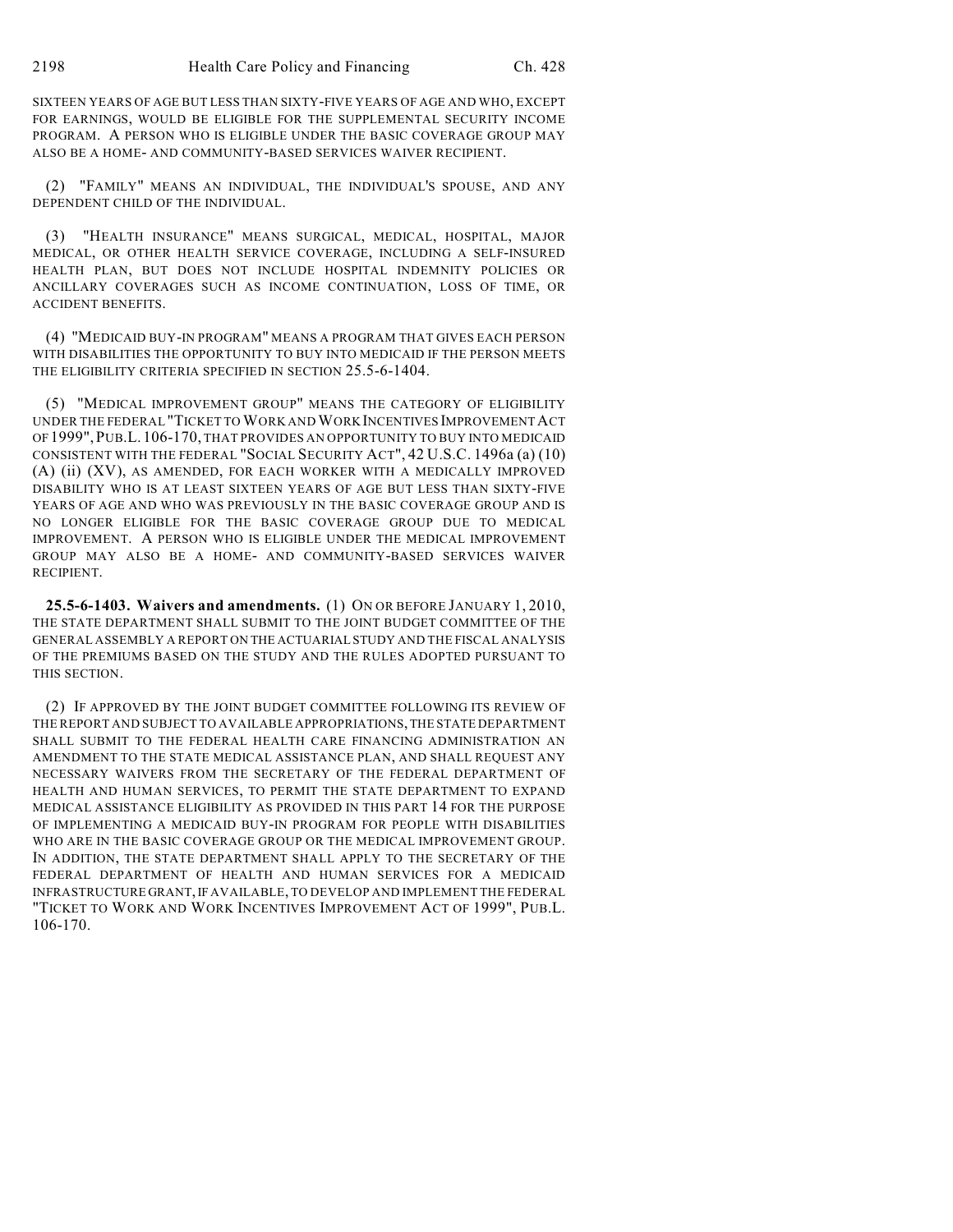(3) IF THE STATE MEDICAL ASSISTANCE PLAN AMENDMENT AND ALL NECESSARY WAIVERS ARE APPROVED, THE STATE DEPARTMENT SHALL IMPLEMENT THE MEDICAID BUY-IN PROGRAM PROVIDED IN THIS PART 14 NOT LATER THAN THREE MONTHS AFTER RECEIVING FULL FEDERAL APPROVAL, WHICHEVER IS LATER.

**25.5-6-1404. Medicaid buy-in program - eligibility - premiums - medicaid buy-in cash fund - report.** (1) **Eligibility.** AN INDIVIDUAL IS ELIGIBLE FOR AND SHALL RECEIVE MEDICAID PROVIDED IN THIS PART 14 THROUGH A MEDICAID BUY-IN PROGRAM WITHOUT LOSING ELIGIBILITY FOR MEDICAID IF ALL OF THE FOLLOWING CONDITIONS ARE MET:

(a) THE INDIVIDUAL MEETS THE REQUIREMENTS FOR THE BASIC COVERAGE GROUP OR THE INDIVIDUAL WAS PREVIOUSLY IN THE BASIC COVERAGE GROUP AND NOW MEETS THE REQUIREMENTS FOR THE MEDICAL IMPROVEMENT GROUP;

(b) THE INDIVIDUAL MAINTAINS PREMIUM PAYMENTS CALCULATED BY THE STATE DEPARTMENT IN ACCORDANCE WITH SUBSECTION (3) OF THIS SECTION, UNLESS THE INDIVIDUAL IS EXEMPTED FROM PREMIUM PAYMENTS UNDER RULES PROMULGATED BY THE STATE BOARD; AND

(c) THE INDIVIDUAL MEETS ALL OTHER REQUIREMENTS ESTABLISHED BY RULE OF THE STATE BOARD.

(2) THERE IS NO INCOME OR ASSET LIMITATION FOR A PARTICIPANT IN THE MEDICAID BUY-IN PROGRAM. IN ADDITION, THERE IS NO INCOME OR ASSET LIMITATION FOR AN INDIVIDUAL WHO PARTICIPATES IN THE MEDICAID BUY-IN PROGRAM AND ALSO RECEIVES HOME- AND COMMUNITY-BASED SERVICES.

(3) **Premiums.** (a) AN INDIVIDUAL WHO IS ELIGIBLE FOR AND RECEIVES MEDICAID UNDER SUBSECTION (1) OF THIS SECTION SHALL PAY A PREMIUM PURSUANT TO A PAYMENT SCHEDULE ESTABLISHED BY THE STATE DEPARTMENT. THE AMOUNT OF THE PREMIUM SHALL BE DETERMINED FROM A SLIDING-FEE SCALE ADOPTED BY RULE OF THE STATE BOARD THAT IS BASED ON A PERCENTAGE OF THE INDIVIDUAL'S INCOME ADJUSTED FOR FAMILY SIZE AND ON ANY IMPAIRMENT-RELATED WORK EXPENSES; EXCEPT THAT, CONSISTENT WITH FEDERAL LAW, IF THE AMOUNT OF THE INDIVIDUAL'S ADJUSTED GROSS INCOME EXCEEDS SEVENTY-FIVE THOUSAND DOLLARS, THE INDIVIDUAL SHALL BE RESPONSIBLE FOR PAYING ONE HUNDRED PERCENT OF THE PREMIUM. THE ACTUARIAL STUDY SHALL ALSO CONSIDER CONTRIBUTIONS FROM EMPLOYERS PURSUANT TO PARAGRAPH (b) OF SUBSECTION (4) OF THIS SECTION. THE RULES SHALL SPECIFY THE AMOUNT OF UNEARNED INCOME THE STATE DEPARTMENT SHALL DISREGARD IN CALCULATING THE INDIVIDUAL'S INCOME.

(b) THE RULES SETTING THE PREMIUMS AND THE SLIDING-FEE SCALE SHALL BE BASED ON AN ACTUARIAL STUDY OF THE DISABLED POPULATION IN THIS STATE. THE STATE DEPARTMENT MAY SOLICIT AND ACCEPT FEDERAL GRANTS TO COVER THE COSTS OF THE ACTUARIAL STUDY. MONEYS RECEIVED THROUGH ANY GRANTS AND ANY PREMIUMS SHALL BE CREDITED TO THE MEDICAID BUY-IN CASH FUND, WHICH FUND IS HEREBY CREATED IN THE STATE TREASURY. MONEYS IN THE FUND SHALL BE APPROPRIATED BY THE GENERAL ASSEMBLY AND EXPENDED BY THE STATE DEPARTMENT FOR THE PURPOSE OF CONDUCTING IMPLEMENTATION ACTIVITIES AS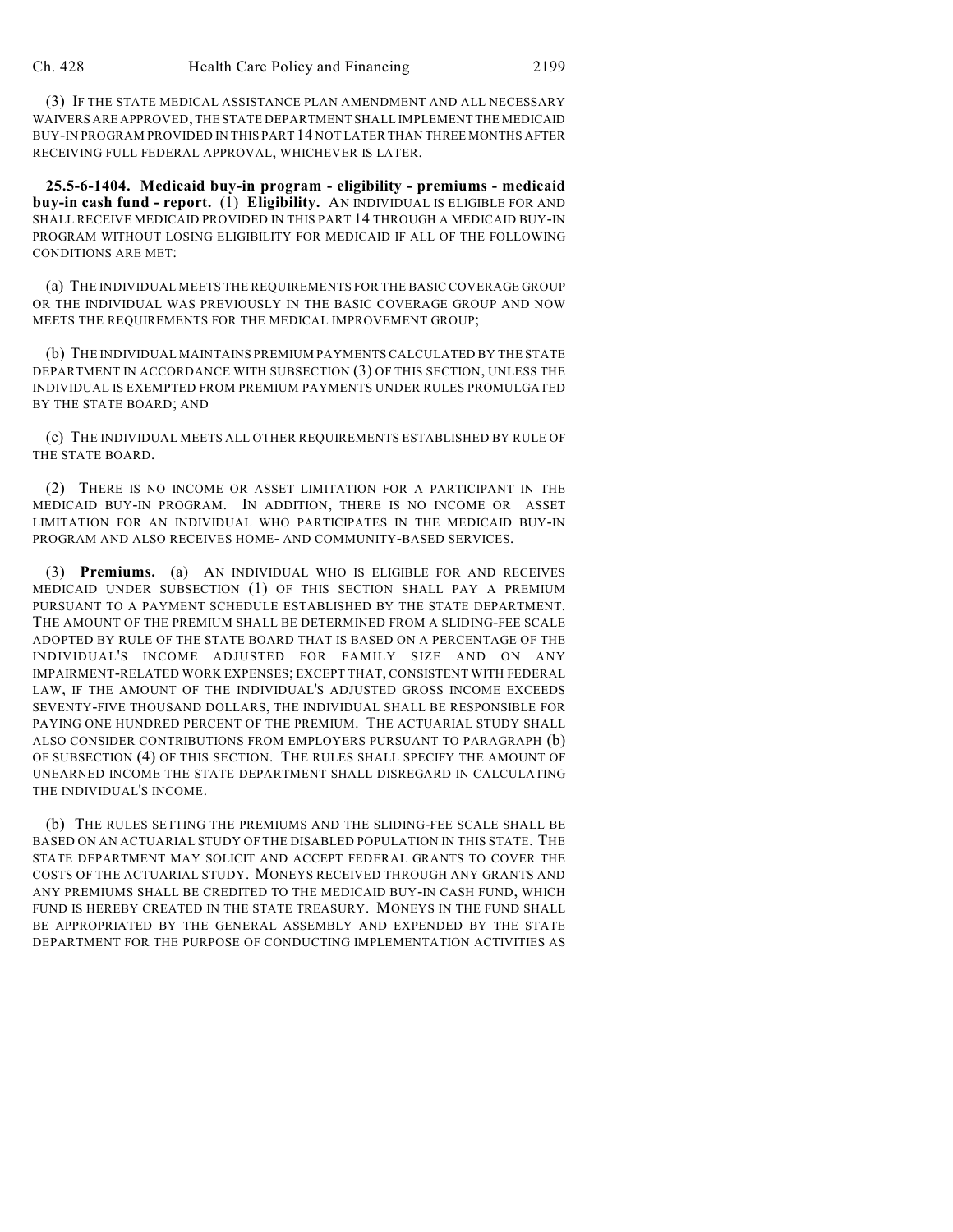DETERMINED BY THE STATE DEPARTMENT, INCLUDING CONDUCTING THE ACTUARIAL STUDY. PREMIUMS SHALL BE CREDITED TO THE FUND FOR THE PURPOSE OF OFFSETTING PROGRAM COSTS.

(c) WITHIN THREE YEARS AFTER IMPLEMENTATION OF THE MEDICAID BUY-IN PROGRAM PURSUANT TO THIS PART 14, THE STATE DEPARTMENT SHALL SUBMIT A REPORT ON THE EFFECTIVENESS OF THE PROGRAM TO THE HEALTH AND HUMAN SERVICES COMMITTEES OF THE GENERAL ASSEMBLY, OR ANY SUCCESSOR COMMITTEES, AND THE JOINT BUDGET COMMITTEE OF THE GENERAL ASSEMBLY.

(4) **Private health insurance.** (a) THE STATE DEPARTMENT SHALL, ON BEHALF OF AN INDIVIDUAL WHO IS ELIGIBLE FOR MEDICAID UNDER SUBSECTION (1) OF THIS SECTION, PAY PREMIUMS FOR OR PURCHASE INDIVIDUAL COVERAGE OFFERED BY THE INDIVIDUAL'S EMPLOYER IF THE STATE DEPARTMENT DETERMINES THAT PAYING THE PREMIUMS OR PURCHASING THE COVERAGE WILL BE LESS THAN PROVIDING MEDICAID COVERAGE. ANY EMPLOYER-SPONSOR HEALTH INSURANCE PLAN SHALL BE THE PRIMARY PAYER, AND ANY PAYMENTS MADE UNDER MEDICAID SHALL BE SECONDARY. IN THE EVENT THAT THE EMPLOYER-SPONSORED HEALTH INSURANCE PLAN PROVIDES BENEFITS THAT ARE NOT EQUIVALENT TO THE BENEFITS PROVIDED UNDER MEDICAID, MEDICAID SHALL PROVIDE ALL ADDITIONAL BENEFITS THAT ARE NOT PROVIDED BY THE EMPLOYER-SPONSORED HEALTH INSURANCE PLAN.

(b) IF AN INDIVIDUAL IS ELIGIBLE FOR MEDICAID UNDER SUBSECTION (1) OF THIS SECTION AND THE INDIVIDUAL'S EMPLOYER WOULD PAY FOR ALL OR A PORTION OF THE INDIVIDUAL'S PRIVATE INSURANCE, THE STATE DEPARTMENT MAY ACCEPT CONTRIBUTIONS FROM THE INDIVIDUAL'S EMPLOYER TO OFFSET PART OF THE COST OF PROVIDING SERVICES PURSUANT TO THIS SECTION.

(5) **Medicare.** IF FEDERAL FINANCIAL PARTICIPATION IS AVAILABLE, SUBJECT TO AVAILABLE APPROPRIATIONS, THE STATE DEPARTMENT MAY PAY MEDICARE PART A AND PART B PREMIUMS FOR INDIVIDUALS WHO ARE ELIGIBLE FOR MEDICARE AND FOR MEDICAID UNDER SUBSECTION (1) OF THIS SECTION.

**25.5-6-1405. Rule-making authority.** (1) THE STATE BOARD SHALL PROMULGATE RULES NECESSARY TO IMPLEMENT AND ADMINISTER THE MEDICAID BUY-IN PROGRAM CREATED IN THIS PART 14, INCLUDING THE ESTABLISHMENT OF APPROPRIATE PREMIUM AND COST-SHARING CHARGES ON A SLIDING-FEE SCALE BASED ON INCOME. THE PREMIUMS AND COST-SHARING CHARGES SHALL BE BASED UPON AN ACTUARIAL STUDY OF THE DISABLED POPULATION IN THIS STATE.

(2) ANY RULES ADOPTED BY THE STATE BOARD SHALL BE CONSISTENT WITH THE FEDERAL "TICKET TO WORK AND WORK INCENTIVES IMPROVEMENT ACT OF 1999", PUB.L. 106-170.

**25.5-6-1406. Availability of federal financial assistance under medical assistance.** NOTWITHSTANDING ANY OTHER PROVISION OF LAW, THIS PART 14 SHALL BE IMPLEMENTED ONLY IF, AND TO THE EXTENT THAT, THE STATE DEPARTMENT DETERMINES THAT FEDERAL FINANCIAL PARTICIPATION IS AVAILABLE UNDER THE MEDICAID PROGRAM.

**SECTION 2.** 25.5-5-201 (1), Colorado Revised Statutes, is amended BY THE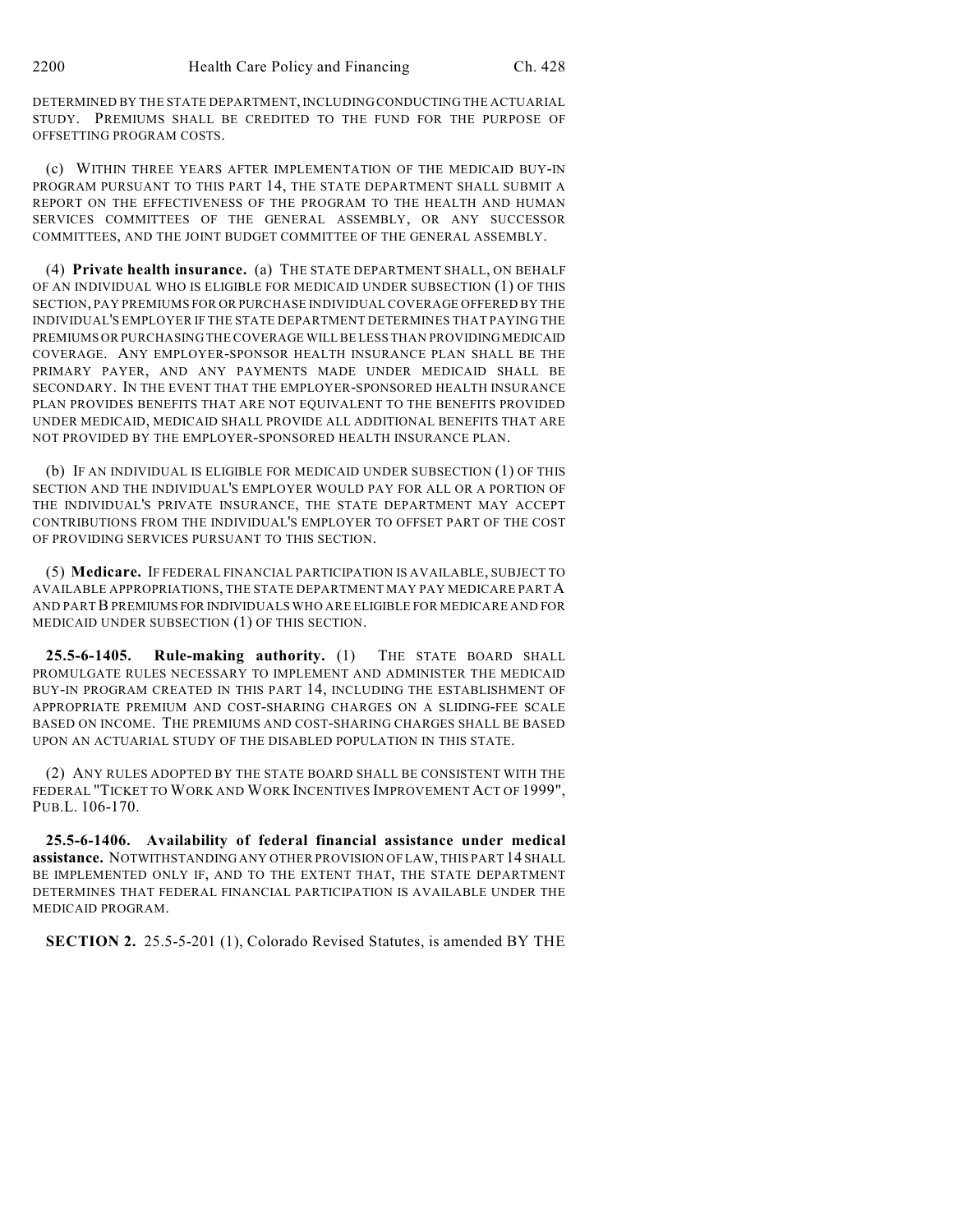ADDITION OF A NEW PARAGRAPH to read:

**25.5-5-201. Optional provisions - optional groups.** (1) The federal government allows the state to select optional groups to receive medical assistance. Pursuant to federal law, any person who is eligible for medical assistance under the optional groups specified in this section shall receive both the mandatory services specified in sections 25.5-5-102 and 25.5-5-103 and the optional services specified in sections 25.5-5-202 and 25.5-5-203. Subject to the availability of federal financial aid funds, the following are the individuals or groups that Colorado has selected as optional groups to receive medical assistance pursuant to this article and articles 4 and 6 of this title:

(o) INDIVIDUALS WITH DISABILITIES WHO ARE PARTICIPATING IN THE MEDICAID BUY-IN PROGRAM ESTABLISHED IN PART 14 OF ARTICLE 6 OF THIS TITLE.

**SECTION 3. Appropriation.** In addition to any other appropriation, there is hereby appropriated, to the department of health care policy and financing, for allocation to the executive director's office, general professionals services and special projects, for the fiscal year beginning July 1, 2008, the sum of twenty-seven thousand five hundred dollars (\$27,500), or so much thereof as may be necessary, for the implementation of this act. In addition to said appropriation, the general assembly anticipates that, for the fiscal year beginning July 1, 2008, the department of health care policy and financing will receive the sum of twenty-seven thousand five hundred dollars (\$27,500) in federal funds for the implementation of this act. Although the federal funds are not appropriated in this act, they are noted for the purpose of indicating the assumptions used relative to these funds in developing state appropriation amounts.

**SECTION 4. Effective date.** (1) Except as otherwise provided in subsection (2) of this section, this act shall take effect upon passage.

(2) Sections 1, 2, and 3 of this act shall take effect on July 1, 2008 only if:

(a) (I) The final fiscal estimate for Senate Bill 08-090, as reflected in the appropriations clause for said act, shows a net general fund savings that is equal to or greater than the final general fund fiscal estimate for this act, as reflected in section 3 of this act; and

(II) Senate Bill 08-090 is enacted at the second regular session of the sixty-sixth general assembly and becomes law; or

(b) (I) The final fiscal estimate for House Bill 08-1409, as reflected in the appropriations clause for said act, shows a net general fund savings that is equal to or greater than the final general fund fiscal estimate for this act, as reflected in section 3 of this act; and

(II) House Bill 08-1409 is enacted at the second regular session of the sixty-sixth general assembly and becomes law; and

(c) The staff director of the joint budget committee files written notice with the revisor of statutes no later than July 15, 2008, that one of the requirements set forth